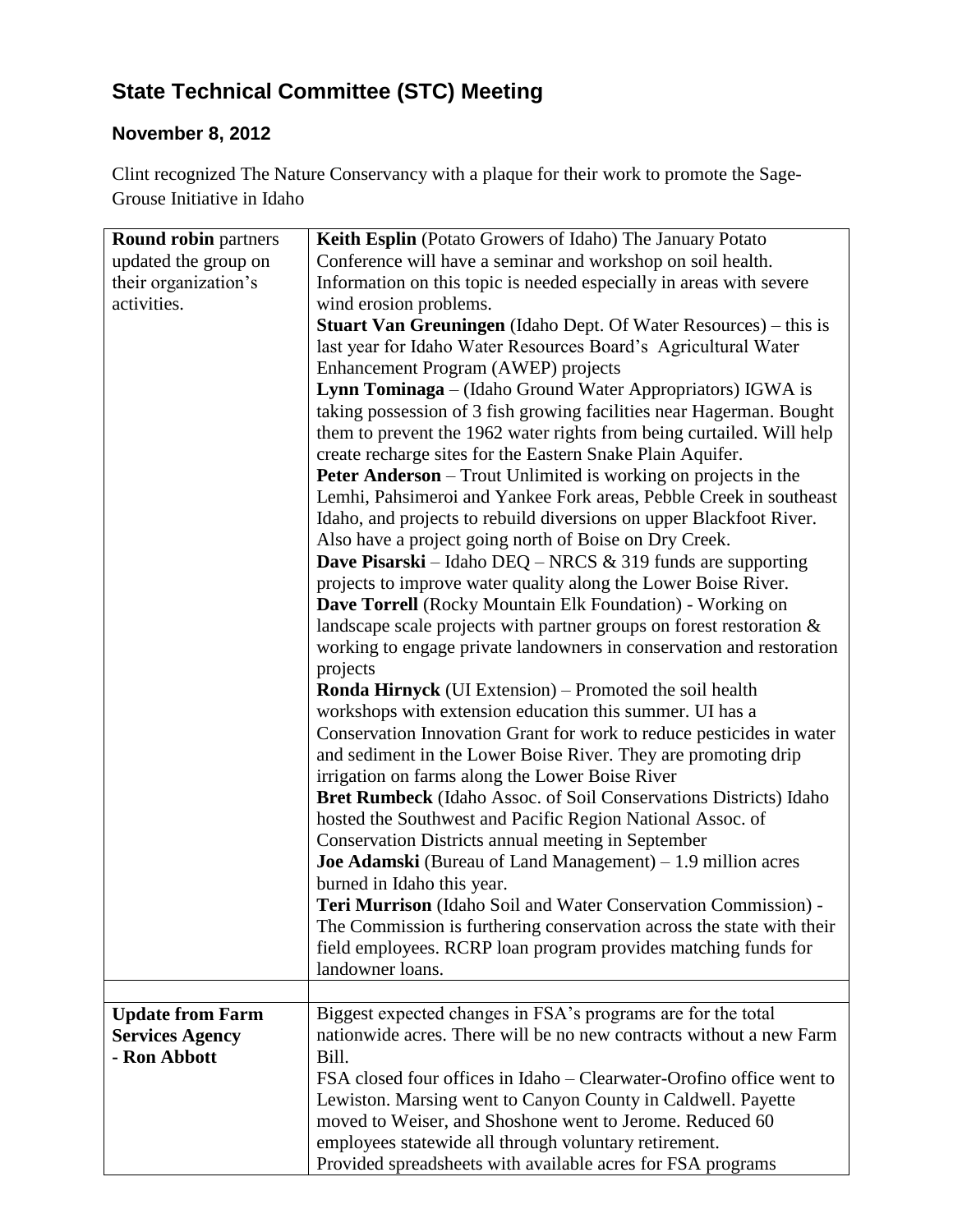|                                                            | Can't approve new contracts for SAFE                                                                                                                                                                                                                                                                                                                 |  |
|------------------------------------------------------------|------------------------------------------------------------------------------------------------------------------------------------------------------------------------------------------------------------------------------------------------------------------------------------------------------------------------------------------------------|--|
|                                                            | Highly Erodible Land Initiative for wind or water erosion. Can put<br>land in program outside the general signups                                                                                                                                                                                                                                    |  |
|                                                            |                                                                                                                                                                                                                                                                                                                                                      |  |
| <b>NRCS Fiscal year 2012 Program Accomplishments</b>       |                                                                                                                                                                                                                                                                                                                                                      |  |
| <b>Environmental Quality</b>                               | <b>Regionalized payment schedules:</b>                                                                                                                                                                                                                                                                                                               |  |
| <b>Incentives Program</b><br>(EQIP) and EQIP               | NRCS moved to regionalized payment schedules to have more<br>payment consistency nationwide. In FY 2012 15 practices used a                                                                                                                                                                                                                          |  |
| <b>Initiatives</b>                                         | regionalized payment schedule; all practices will use regionalized                                                                                                                                                                                                                                                                                   |  |
| <b>Ron Brooks</b>                                          | payments for FY 2013. A national team developed 800 payment                                                                                                                                                                                                                                                                                          |  |
|                                                            | scenarios with regional team review. Regionalized scenarios can be                                                                                                                                                                                                                                                                                   |  |
|                                                            | modified with approval from the national office. Idaho, Montana and                                                                                                                                                                                                                                                                                  |  |
|                                                            | Wyoming were formed into a region. Idaho is currently reviewing the<br>scenarios to get a cost list to use to make the payment schedule.                                                                                                                                                                                                             |  |
|                                                            | Timeline for EQIP signups: Nov 16, last day to sign up for FY 2013<br>funding. Applications will be ranked by 3/30/13 and obligated by<br>May 1. Won't know if there will be another EQIP ranking period<br>until after March. Producers can sign up after the ranking cutoff date<br>but those applications won't be ranked until the next sign up. |  |
|                                                            | There will be a sign up for a National Water Quality Initiative. We<br>don't know when.                                                                                                                                                                                                                                                              |  |
| <b>Easement programs</b>                                   | Grassland Reserve Program (GRP) for last 2 years emphasized sage-<br>grouse projects. 2012 focused on the Pioneer Mountains priority area                                                                                                                                                                                                            |  |
|                                                            | for sage-grouse work. 26 GRP easements waiting to be closed                                                                                                                                                                                                                                                                                          |  |
|                                                            | Geographic Area Rate Cap (GARC) is used to determine the value                                                                                                                                                                                                                                                                                       |  |
|                                                            | placed on an easement. Saves NRCS from doing and paying for                                                                                                                                                                                                                                                                                          |  |
|                                                            | appraisals on each piece of property.<br>The GARC $x$ number of acres $=$ amount landowners will receive at                                                                                                                                                                                                                                          |  |
|                                                            | closing.                                                                                                                                                                                                                                                                                                                                             |  |
| <b>Conservation</b><br><b>Stewardship Program</b><br>(CSP) | If there is funding after paying the existing 2012 contracts there will<br>be a CSP sign up in FY 2013.                                                                                                                                                                                                                                              |  |
|                                                            |                                                                                                                                                                                                                                                                                                                                                      |  |
| <b>Wildlife Habitat</b>                                    | Money from WHIP was allocated for specific species through the                                                                                                                                                                                                                                                                                       |  |
| <b>Incentive Program</b>                                   | Working Lands for Wildlife Initiative. Idaho had money for sage-                                                                                                                                                                                                                                                                                     |  |
| (WHIP)                                                     | grouse related projects.<br>WHIP is separate from EQIP in that it has its own rules. Also                                                                                                                                                                                                                                                            |  |
|                                                            | different from SAFE which is FSA's program.                                                                                                                                                                                                                                                                                                          |  |
|                                                            |                                                                                                                                                                                                                                                                                                                                                      |  |
| <b>Agricultural Water</b>                                  | Marysville Phase 4 – pipeline project to replace dirt irrigation ditches                                                                                                                                                                                                                                                                             |  |
| <b>Enhancement Program</b>                                 | Portneuf Irrigation Company – pipeline project to replace dirt                                                                                                                                                                                                                                                                                       |  |
| (AWEP)                                                     | irrigation ditches<br>Goose Creek Irrigation District -                                                                                                                                                                                                                                                                                              |  |
|                                                            | Hazelton Butte north and south – conversion from ground water                                                                                                                                                                                                                                                                                        |  |
|                                                            | pumping to surface water when it is available.                                                                                                                                                                                                                                                                                                       |  |